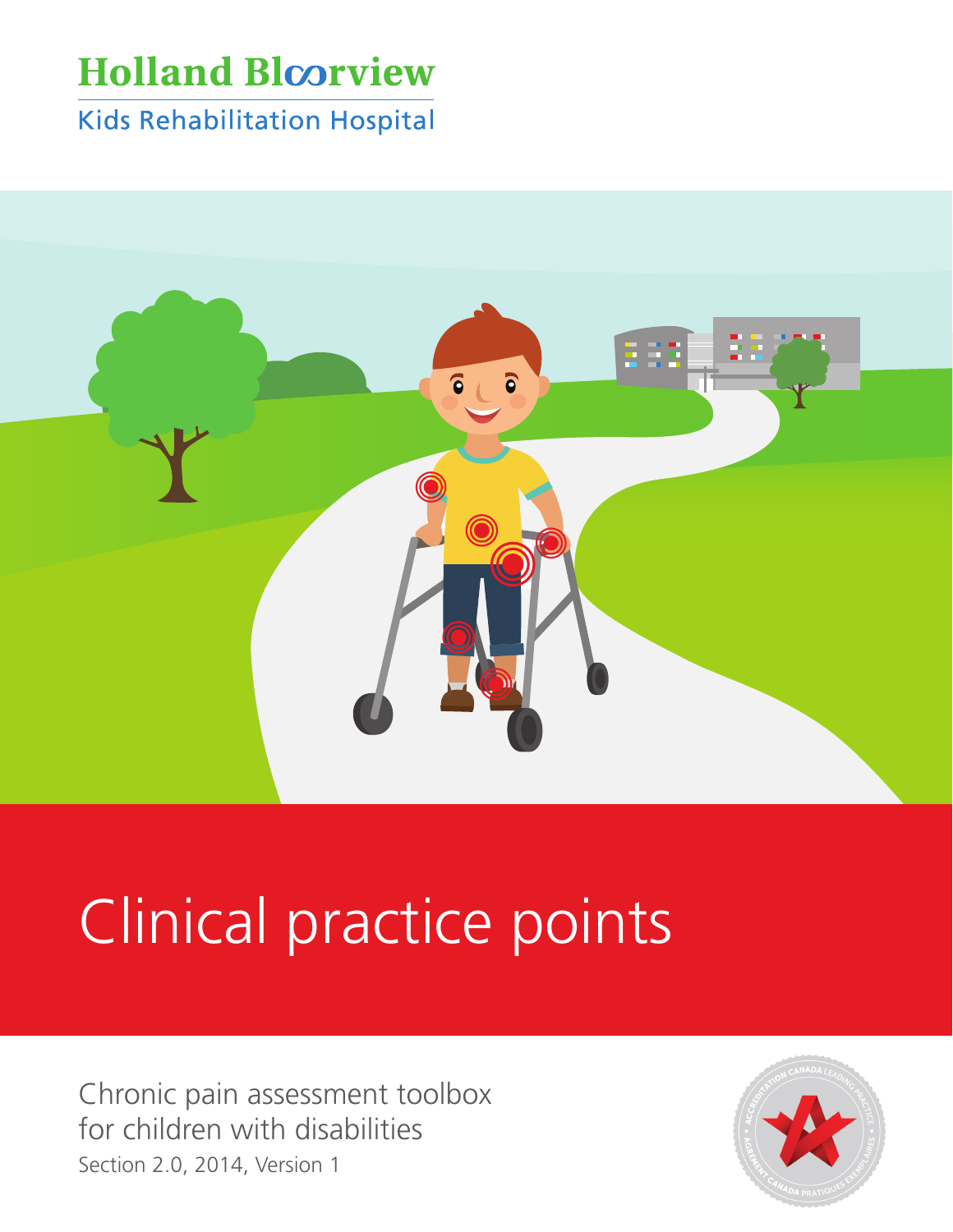**Holland Bloorview Kids Rehabilitation Hospital** 



# **Holland Bloorview**

**Kids Rehabilitation Hospital Foundation** 

#### Section 2.0: Clinical Practice Points

Christine Provvidenza, Knowledge Translation Specialist, Evidence to Care Ashleigh Townley, Knowledge Broker, Evidence to Care Tessa Gresley-Jones, Nurse Practitioner, Child Development Program Andrea Hoffman, Physician, Medicine and Academic Affairs Deepali Mankad, Clinical Fellow, Medicine and Academic Affairs Shauna Kingsnorth, Team Lead, Evidence to Care

#### Conflict of Interest Declaration

The contributing committee members have no conflict of interest to declare.

#### Acknowledgements

Evidence to Care would like to acknowledge Shawna Wade, Holland Bloorview Senior Director of Inpatient Rehabilitation and Complex Continuing Care, and Dr. Darcy Fehlings, Holland Bloorview Physician Director of Medicine and Academic Affairs, for their contribution to the identification of this evidence to practice gap and development of this project. We thank the Evidence to Care Steering Committee for their oversight throughout the course of this body of work, as well as the Teaching and Learning Institute and the Bloorview Research Institute for the continued support as corporate sponsors. Evidence to Care also acknowledges the following individuals who contributed their expertise and perspectives: Carole-Anne Chiasson, Crystal Chin, Bruno Geremia, Kelly Handler, Michelle Halsey, Dr. Golda Milo-Manson, Aline Nizigama, Laura Thompson and Pui-Ying Wong. Finally, we thank all of the outpatient clinical staff who have supported the implementation and evaluation of the Toolbox.

#### Funding

Funding for this work was provided by the Holland Bloorview Kids Rehabilitation Hospital (Holland Bloorview) Foundation and the Ontario Ministry of Health and Long-Term Care. Evidence to Care would also like to thank the Holland Bloorview Teaching and Learning Institute, Bloorview Research Institute, and the Holland Bloorview Centre for Leadership in Childhood Development for their continuing support of this project.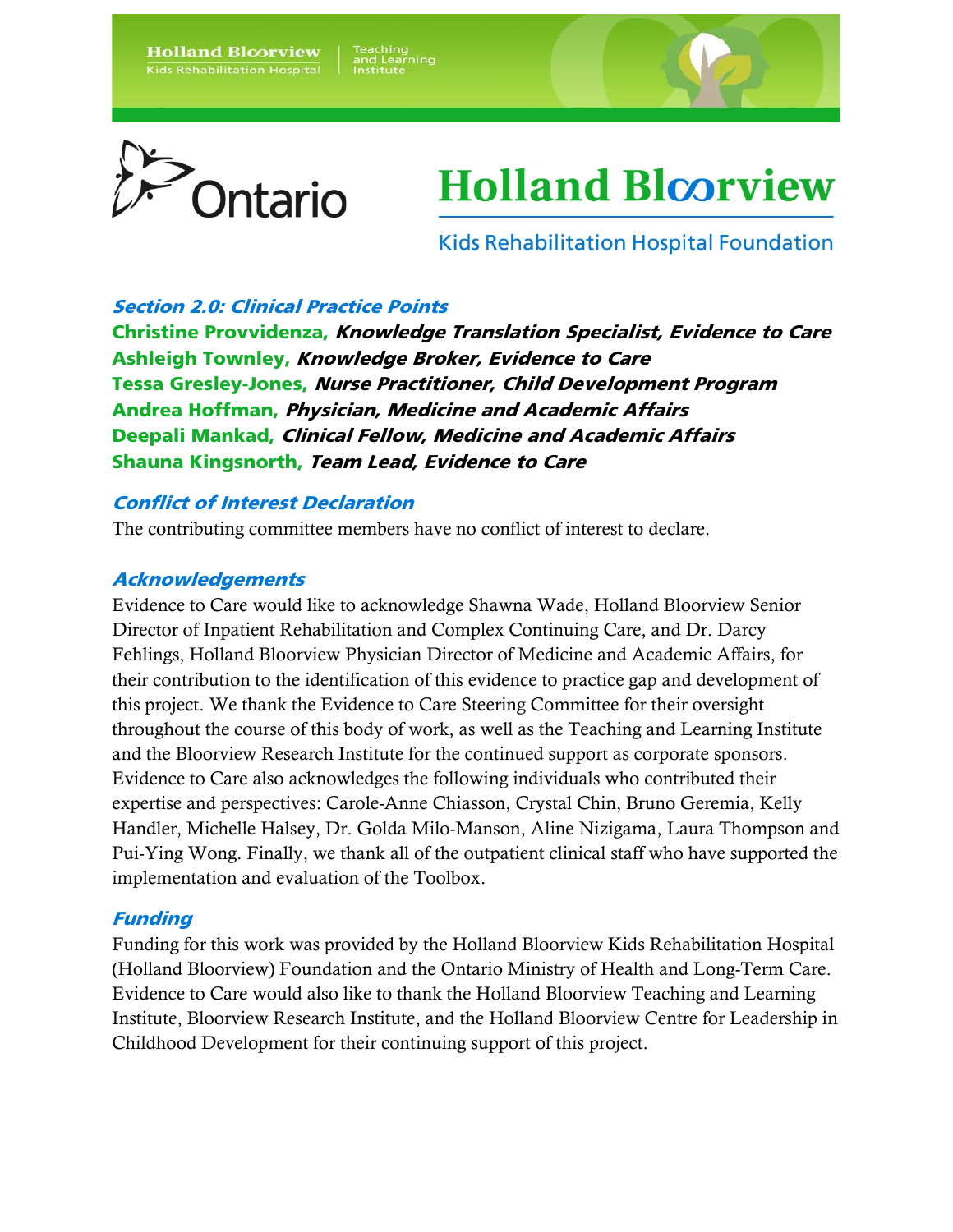#### **Copyright**

Figure 1 in 1.0 Toolbox Background, has been reproduced, with permission from the publisher, from the *World Health Organization Guidelines on the Pharmacological Treatment of Persisting Pain in Children with Medical Illnesses*. France, World Health Organization, 2012 (Figure 1.1, Page 17,

[www.who.int/medicines/areas/quality\\_safety/children\\_persisting\\_pain/en/a](http://www.who.int/medicines/areas/quality_safety/children_persisting_pain/en/)ccessed 07 July 2014).

Figure 2 in 1.0 Toolbox Background, has been reprinted with permission from The Permanente Journal, 9(4), Whitten, C.E., Donovan, M. & Cristobal, K., *Treating Chronic Pain: New Knowledge, More Choices*, page 9-18, copyright (2005). Permission has also been granted by lead author Christine E. Whitten.

Permission has been granted for the use and re-distribution of the recommendations from the *Assessment and Management of Pain Best Practice Guideline (Third Edition)* developed by the Registered Nurses' Association of Ontario (2013).

#### **Disclaimer**

This Toolbox contains recommendations from the Registered Nurses' Association of Ontario's ("RNAO") *Assessment and Management of Pain (Third Edition1* and other information from third party organizations referenced herein (together with the RNAO, the "Third Party Organizations"). By using the RNAO's recommendations contained in this Toolbox, you are agreeing to the product's terms of use available on the RNAO's website a[t RNAO.ca.](http://rnao.ca/)

Neither the RNAO's nor any other Third Party Organization's information, products and/or website (collectively, the "Third Party Information") are managed by Holland Bloorview, and each Third Party Organization is solely responsible for their respective Third Party Information. Neither Holland Bloorview nor any of its agents, appointees, directors, officers, employees, contractors, members, volunteers or related parties (collectively, the "Holland Bloorview Parties") give or make any representation, warranty or endorsement of the Third Party Organizations or the Third Party Information.

**This Toolbox was developed as a guide only for healthcare providers to provide practice points, tools and implementation supports, and does not constitute medical or other professional advice.** Healthcare providers are required to exercise their own clinical judgment in using this Toolbox and application of any information contained in this Toolbox should be based on individual/patient needs, the relevant circumstances and the local context. THIS TOOLBOX SHOULD NOT BE USED AS A SUBSTIUTE FOR INFORMATION AND/OR ADVICE PROVIDED BY A HEALTHCARE PROVIDER. IF YOU OR A PERSON YOU ARE CARING FOR HAS A HEALTH-RELATED CONCERN, PLEASE CONSULT A QUALIFIED HEALTHCARE PROVIDER.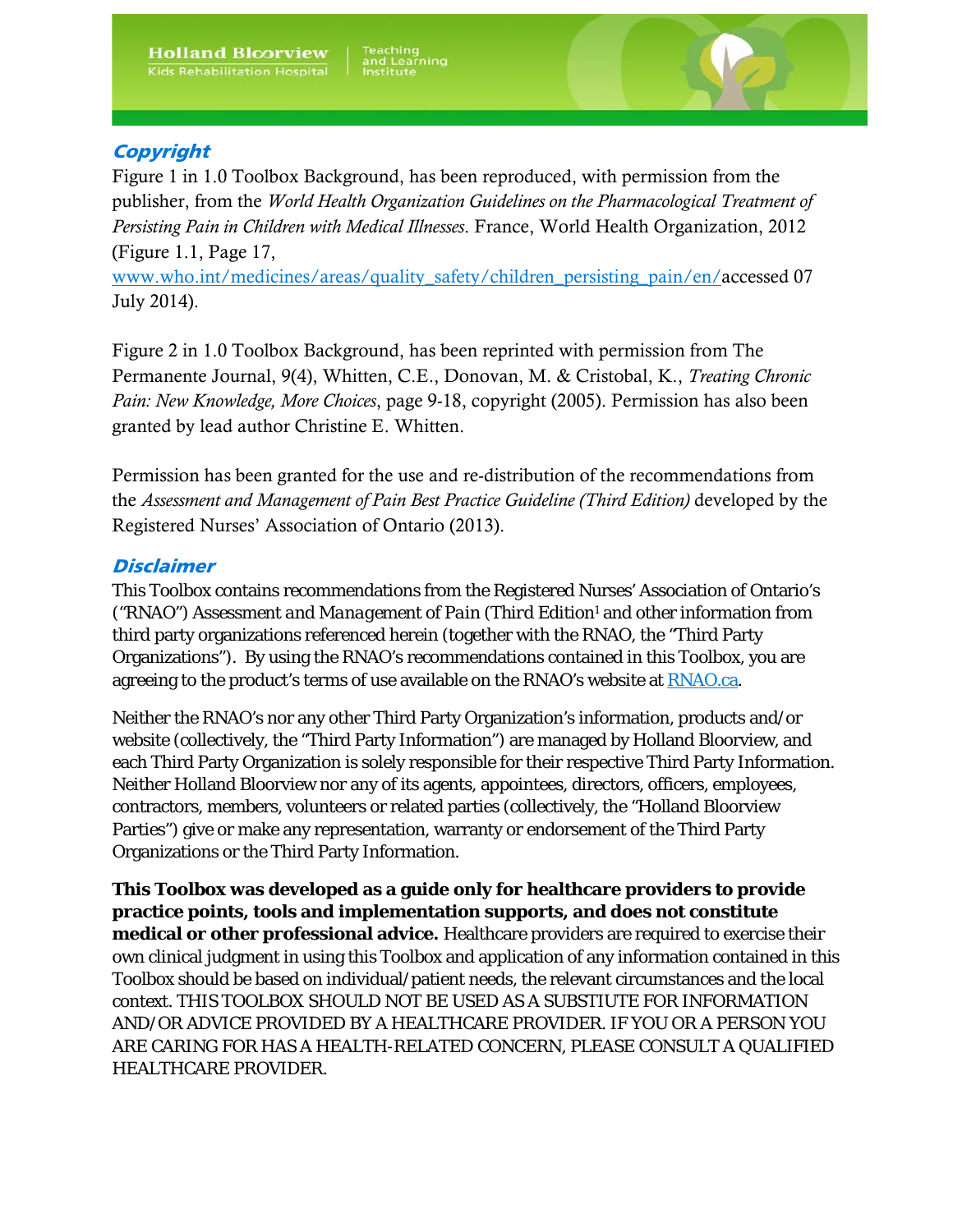Neither Holland Bloorview nor any of the contributors to/authors of this Toolbox are providing medical, diagnostic or treatment services through the information contained in this Toolbox. Moreover, while every effort has been made to ensure the accuracy of the contents of the Toolbox at the time of publication, none of the Holland Bloorview Parties: (i) give any guarantee to as to the completeness or accuracy of the information contained herein; and (ii) **TO THE EXTENT PERMITTED BY APPLICABLE LAW, ACCEPT ANY LIABILITY OR RESPONSIBILITY FOR THE USE OR MISUSE OF THIS TOOLBOX BY ANY INDIVIDUAL OR ENTITY, INCLUDING FOR ANY LOSS, DAMAGE OR INJURY (INCLUDING DEATH) ARISING FROM OR IN CONNECTION WITH THE USE OF THIS TOOLBOX, IN WHOLE OR IN PART.** 

#### How to Cite This Document

Provvidenza, C., Townley, A., Gresley-Jones, T., Hoffman, A. Mankad, D. & Kingsnorth, S. (2014). *Chronic pain assessment toolbox for children with disabilities: Section 2.0: Clinical practice points.* Toronto, Ontario: Holland Bloorview Kids Rehabilitation Hospital. Retrieved from: http://hollandbloorview.ca/toolbox

#### Contact Information

Shauna Kingsnorth, PhD Evidence to Care Lead Clinical Study Investigator Assistant Professor (status), Department of Occupational Science and Occupational Therapy, University of Toronto Holland Bloorview Kids Rehabilitation Hospital 150 Kilgour Road, Toronto, ON M4G 1R8 1.416.425.6220 x3547 [skingsnorth@hollandbloorview.ca](mailto:skingsnorth@hollandbloorview.ca) [www.hollandbloorview.ca](http://hollandbloorview.ca/Home)

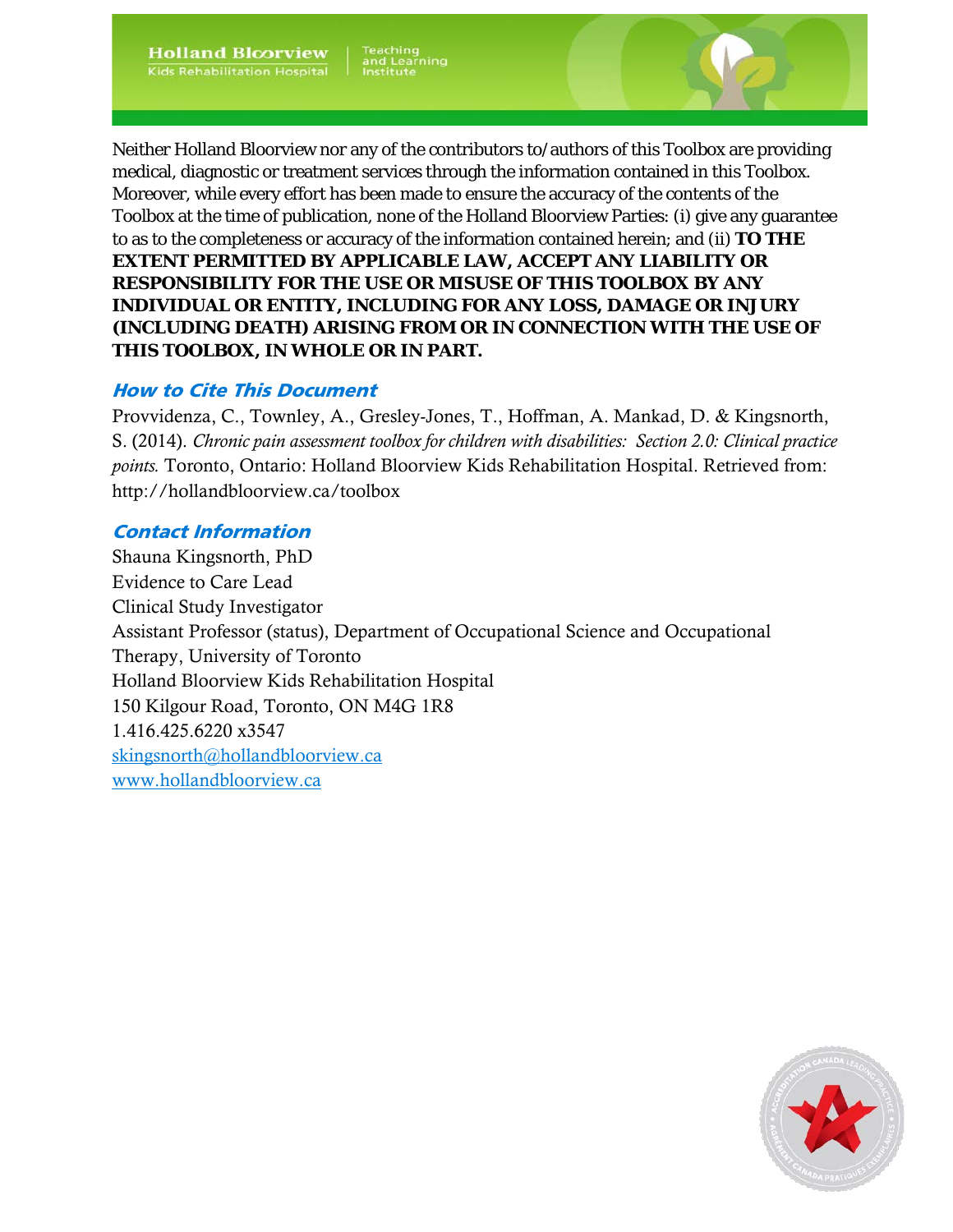# **Chronic Pain Toolbox for Children with Disabilities**





**Section 1.0 Toolbox background**



**Section 2.0 Clinical practice points**

**Holland Bloorvie** 



**Section 3.0 Pediatric chronic pain assessment tools**



**Section 4.0 Implementation supports manual** 

**Holland Bloorview Kids Rehabilitation Hospital** 150 Kilgour Road, Toronto ON Canada M4G 1R8 **T** 416 425 6220 **T** 800 363 2440 **F** 416 425 659[1 hollandbloorview.ca](https://www.hollandbloorview.ca/)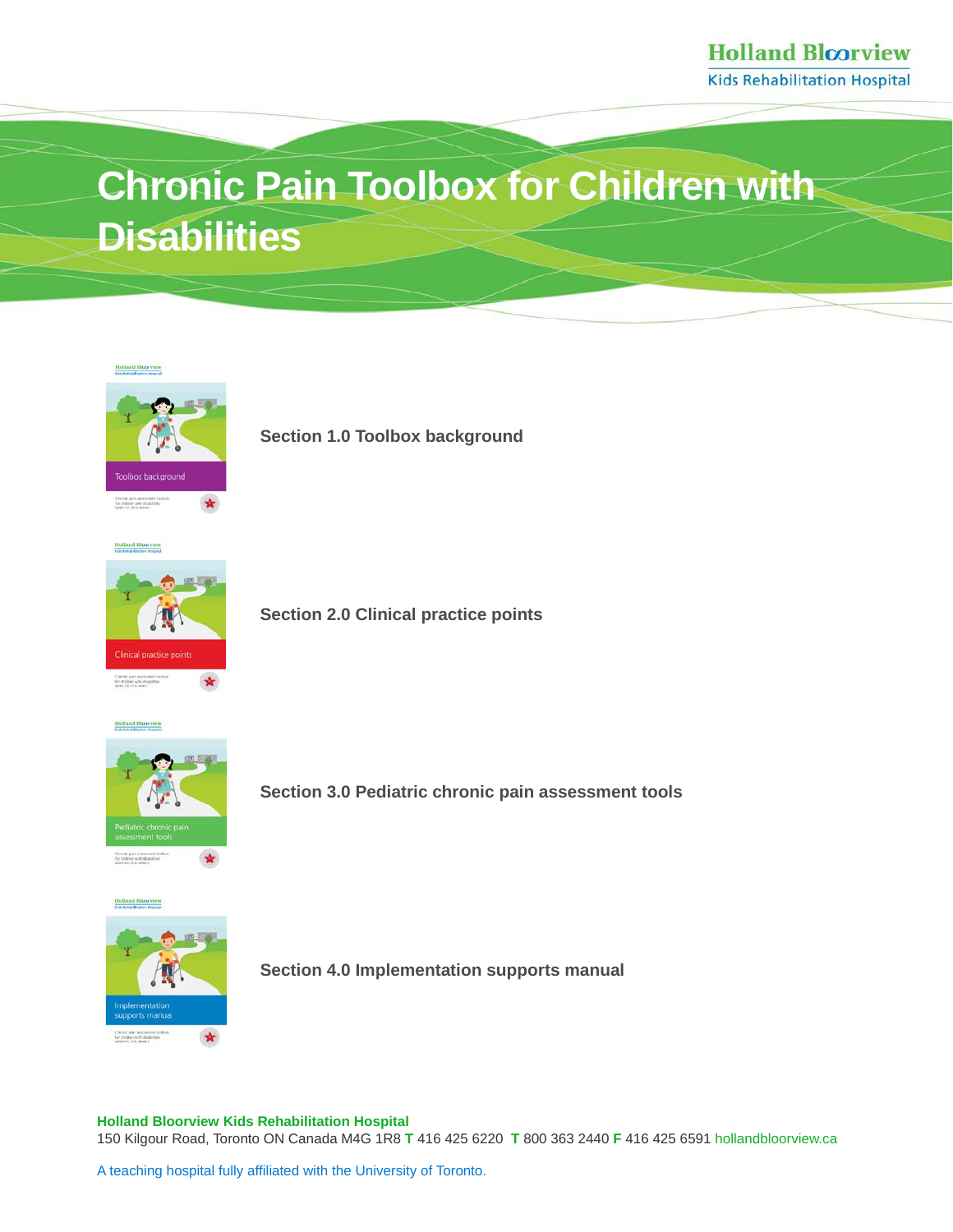# Section 2.0 Table of Contents

| Section 1a: Conducting a Pain Assessment – The Importance of Assessing Pain 8  |  |
|--------------------------------------------------------------------------------|--|
| Section 1 b: Conducting a Pain Assessment – Assessment Parameters, the Role of |  |
|                                                                                |  |
|                                                                                |  |
|                                                                                |  |
|                                                                                |  |
|                                                                                |  |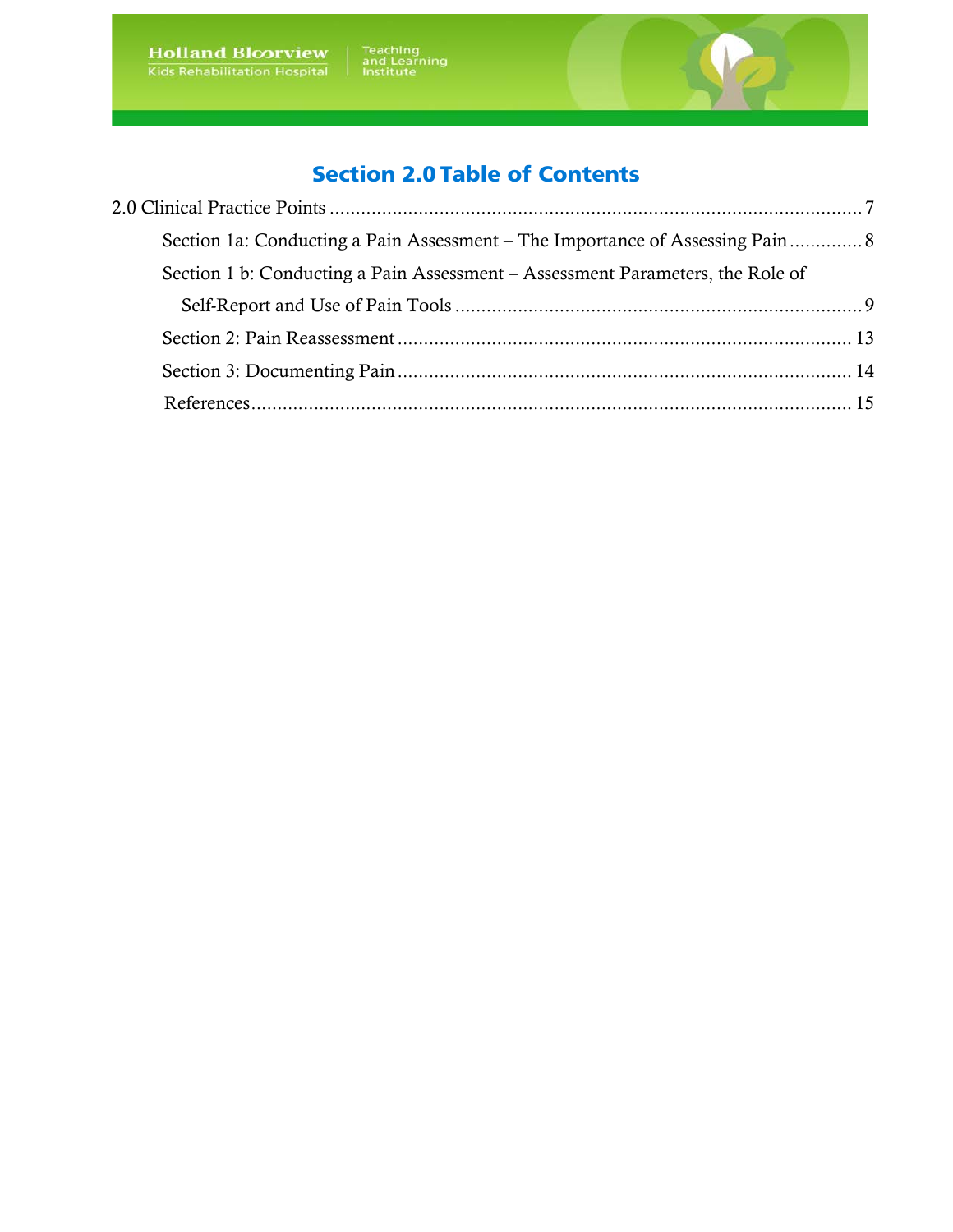

# 2.0 Clinical Practice Points

<span id="page-6-0"></span>This Chronic Pain Assessment Toolbox for Children with Disabilities is a compendium of resources based upon high quality research evidence intended to support the assessment of chronic pain in pediatric disability clinical practice. [Evidence to Care](http://hollandbloorview.ca/TeachingLearning/EvidencetoCare) spearheaded this project using an integrated knowledge translation strategy by engaging an inter-professional group from [Holland Bloorview Kids Rehabilitation Hospital.](http://hollandbloorview.ca/Home)

The current document presents the recommendations sourced from the Registered Nurses' Association of Ontario (RNAO) Best Practice Guideline (BPG) for the Assessment and Management of Pain. [1](#page-15-0) This BPG was selected from a structured review and is available for download from the [RNAO website.](http://rnao.ca/bpg/guidelines/assessment-and-management-pain) The accompanying evidence-informed practice points were developed through consultation with an inter-professional group of childhood disability experts from Holland Bloorview Kids Rehabilitation Hospital. The practice points are tailored to children with cerebral palsy (CP), but have vast applicability to children with other disabilities with chronic pain concerns.

For additional resources, including implementation supports, please visit the [Evidence to](http://www.hollandbloorview.ca/toolbox)  [Care website](http://www.hollandbloorview.ca/toolbox) or contact [etc@hollandbloorview.ca.](mailto:etc@hollandbloorview.ca)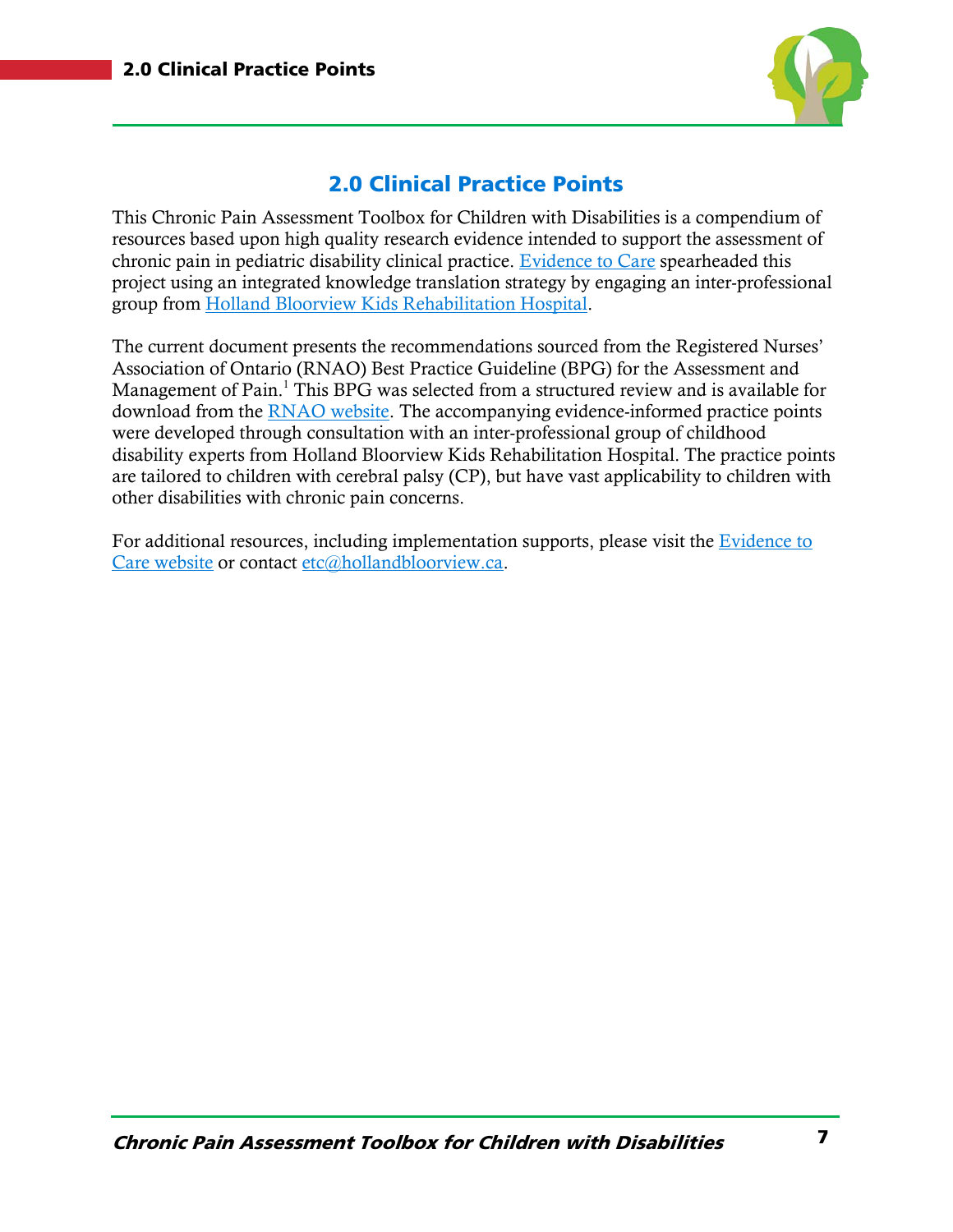

# <span id="page-7-0"></span>Section 1a: Conducting a Pain Assessment – The Importance of Assessing Pain

| Registered Nurses' Association of Ontario Recommendation <sup>1</sup>                                  | <b>Evidence Rating</b> |  |
|--------------------------------------------------------------------------------------------------------|------------------------|--|
| Recommendation $1.11$                                                                                  |                        |  |
| Screen for the presence, or risk of, any type of pain:                                                 |                        |  |
| On admission or visit with a healthcare professional;<br>$\bullet$                                     | Ib                     |  |
| After a change in medical status; and<br>٠                                                             |                        |  |
| Prior to, during and after a procedure.                                                                |                        |  |
| Holland Bloorview Cerebral Palsy and Chronic Pain: Practice Points                                     |                        |  |
| 1. Chronic pain in children with cerebral palsy (CP) is under-recognized and under-                    |                        |  |
| treated, and is one of the most important factors negatively impacting a child's ability               |                        |  |
| to participate in activities of daily living. <sup>2</sup> The presence of cognitive, communication,   |                        |  |
| and motor impairments can make accurate assessment difficult. <sup>3-6</sup>                           |                        |  |
|                                                                                                        |                        |  |
| Following the points will facilitate communication between the inter-professional                      |                        |  |
| healthcare team who are treating the child, to better the management of the child's                    |                        |  |
| pain.                                                                                                  |                        |  |
| Be conscientious for any indication of pain by asking the child, family or caregiver<br>2.             |                        |  |
| about the presence of pain or discomfort. <sup>7</sup>                                                 |                        |  |
|                                                                                                        |                        |  |
| Pain assessment should be considered the fifth vital sign in clinical care. <sup>7.9</sup> It is<br>3. |                        |  |
| essential that children with CP are routinely monitored, assessed, and reassessed for                  |                        |  |
| pain and that their experience of pain is well documented. <sup>10, 11</sup> Screening for pain        |                        |  |
| should be routine and should consider the:                                                             |                        |  |
| Child's level of function (e.g. Gross Motor Function Classification System<br>$\bullet$                |                        |  |
| [GMFCS] level);                                                                                        |                        |  |
| CP classification (e.g. type of hypertonia such as spastic or dystonic CP);                            |                        |  |
| Comorbidities (e.g. constipation, gastroesophageal reflux disease, fractures, hip<br>$\bullet$         |                        |  |
| subluxation);                                                                                          |                        |  |
| Setting (e.g. home, school, hospital); and                                                             |                        |  |
| Intervention (e.g. therapy, Botox injections).                                                         |                        |  |
|                                                                                                        |                        |  |
| Evaluation of chronic pain in children with CP should involve a comprehensive, child<br>4.             |                        |  |
| and family-centred health approach, whereby all aspects (e.g. physical, psychological,                 |                        |  |
| social) are considered as a whole and not independently in the assessment of the pain                  |                        |  |

(e.g. biopsychosocial circumstances, culture, [family] financial stress, mental health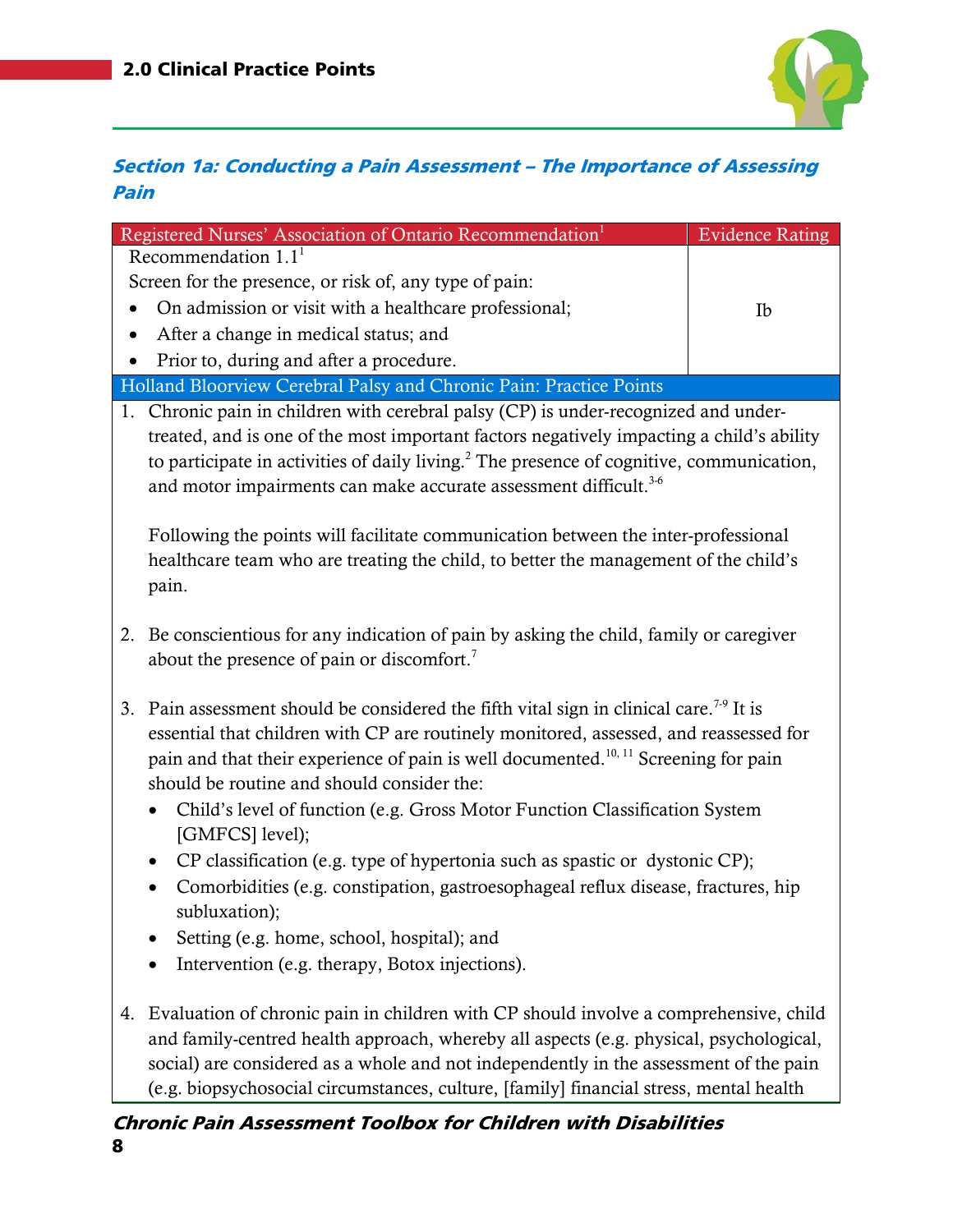

issues, [family/caregiver] loss of job).<sup>12</sup>

#### <span id="page-8-0"></span>Section 1 b: Conducting a Pain Assessment – Assessment Parameters, the Role of Self-Report and Use of Pain Tools

| Registered Nurses' Association of Ontario Recommendation <sup>1</sup> | <b>Evidence Rating</b> |
|-----------------------------------------------------------------------|------------------------|
| Recommendation $1.21$                                                 |                        |
| Perform a comprehensive pain assessment on persons screened           | Ib                     |
| having the presence, or risk of, any type of pain using a systematic  |                        |
| approach and appropriate, validated tools.                            |                        |
| Recommendation $1.31$                                                 | Ш                      |
| Perform a comprehensive pain assessment on persons unable to self-    |                        |
| report using a validated tool.                                        |                        |
| Recommendation $1.41$                                                 | Ш                      |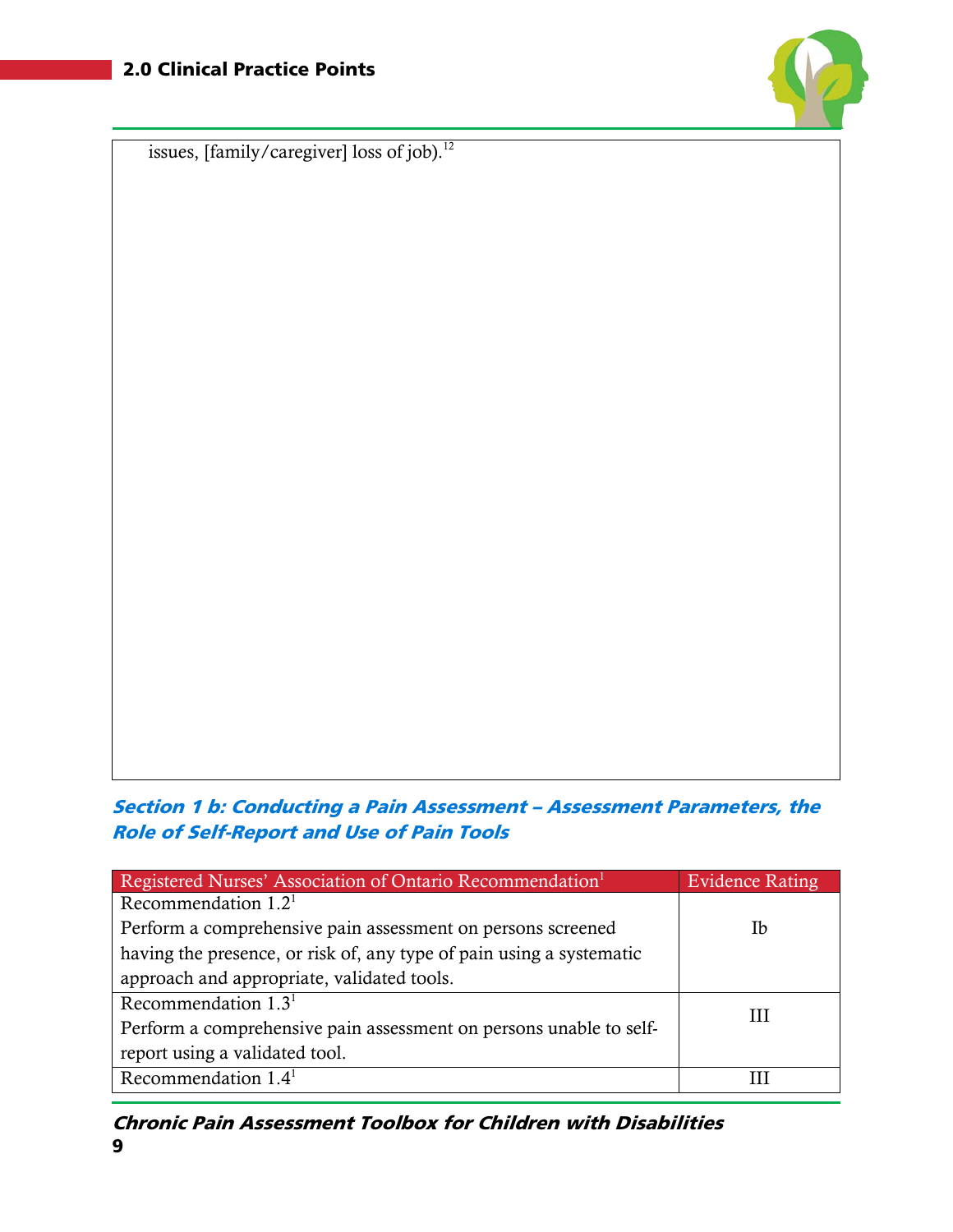

| Explore the person's beliefs, knowledge and level of understanding                                                                                                                                                                                                                                                    |    |
|-----------------------------------------------------------------------------------------------------------------------------------------------------------------------------------------------------------------------------------------------------------------------------------------------------------------------|----|
| about pain and pain management.                                                                                                                                                                                                                                                                                       |    |
| Recommendation $3.31$                                                                                                                                                                                                                                                                                                 |    |
| Teach the person, their family and caregivers about the pain                                                                                                                                                                                                                                                          | Ib |
| management strategies in their plan of care and address known                                                                                                                                                                                                                                                         |    |
| concerns and misbeliefs.                                                                                                                                                                                                                                                                                              |    |
| Holland Bloorview Cerebral Palsy and Chronic Pain: Practice Points                                                                                                                                                                                                                                                    |    |
| <b>Pain Assessment</b><br>When assessing pain in children with CP, it is important to recognize that there is no<br>1.<br>single objective assessment strategy and that a multidimensional approach (e.g.<br>assessments of behaviour, communication needs, and functional abilities) should be<br>taken. $^{10, 13}$ |    |
| <b>The Role of Self-Report</b><br>2. Children with CP may communicate in different ways. In addition to verbal self-<br>report, consider self-report through yes/no responses, use of communication devices,<br>facial expressions, gestures, eye contact/eye pointing, and others.                                   |    |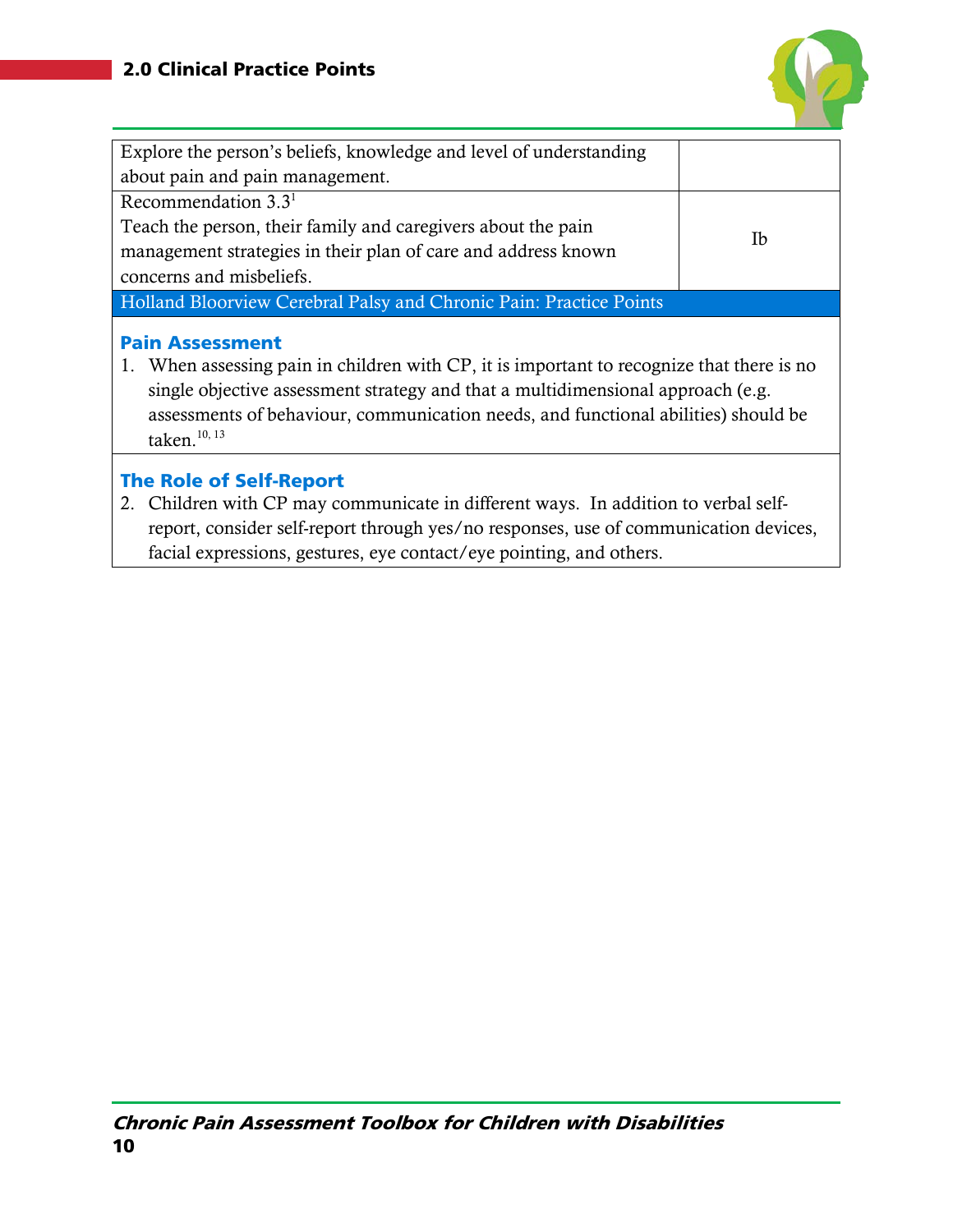

#### Involving Family and Caregivers

- 3. Family and caregivers are integral to the pain assessment process. Their participation in the assessment of their child's pain allows them to:
	- Better understand their child's cause of and response to pain;
	- Provide an opportunity for reflection of ongoing, chronic pain;  $11,14$  $11,14$
	- Draw upon their knowledge regarding the child's communication patterns, mood, and behaviour; $11$  and
	- Become comfortable and confident with pain assessment and monitoring strategies by learning how to use the pain assessment tools and document pain.
- 4. In situations where the child with CP is not able to self-report pain, pain assessment may include an observational or proxy tool as well as behavioural and physiological indicators (e.g. behavior appearance, activity level, and vital signs). Whenever possible, standardized measures should be used when assessing pain.

#### Use of Pain Tools

- 5. It is important to recognize that no individual tool can be broadly recommended for pain assessment in all children across all contexts. To ensure the most effective assessment tool is chosen for a child with CP and chronic pain, it is important to consider the:
	- Child's individual condition and circumstances (e.g. age, GMFCS level, developmental level, presence of developmental disability, communication ability, setting);
	- Purpose of the pain assessment (e.g. presence of pain, benefit of treatment, coping); and
	- Selection of an alternative tool if the tool that has been chosen is not providing the required information.

The International Classification of Functioning, Disability and Health **Model** can be used to direct a comprehensive pain assessment.<sup>15</sup>

## Body Functions and Structure

#### Pain History

- Conduct a complete medical and pain history, including onset, intensity, quality, location, duration, variability, predictability, exacerbating, and alleviating factors.<sup>16</sup>
- Ask about the presence of regular or persistent crying, groaning, facial grimacing, loss of interest in food, difficulty sleeping, changes in appearance, and activity level. [8,](#page-15-9) [13](#page-15-7)
- Document previous pain experiences (e.g. surgeries, history of unmanaged pain,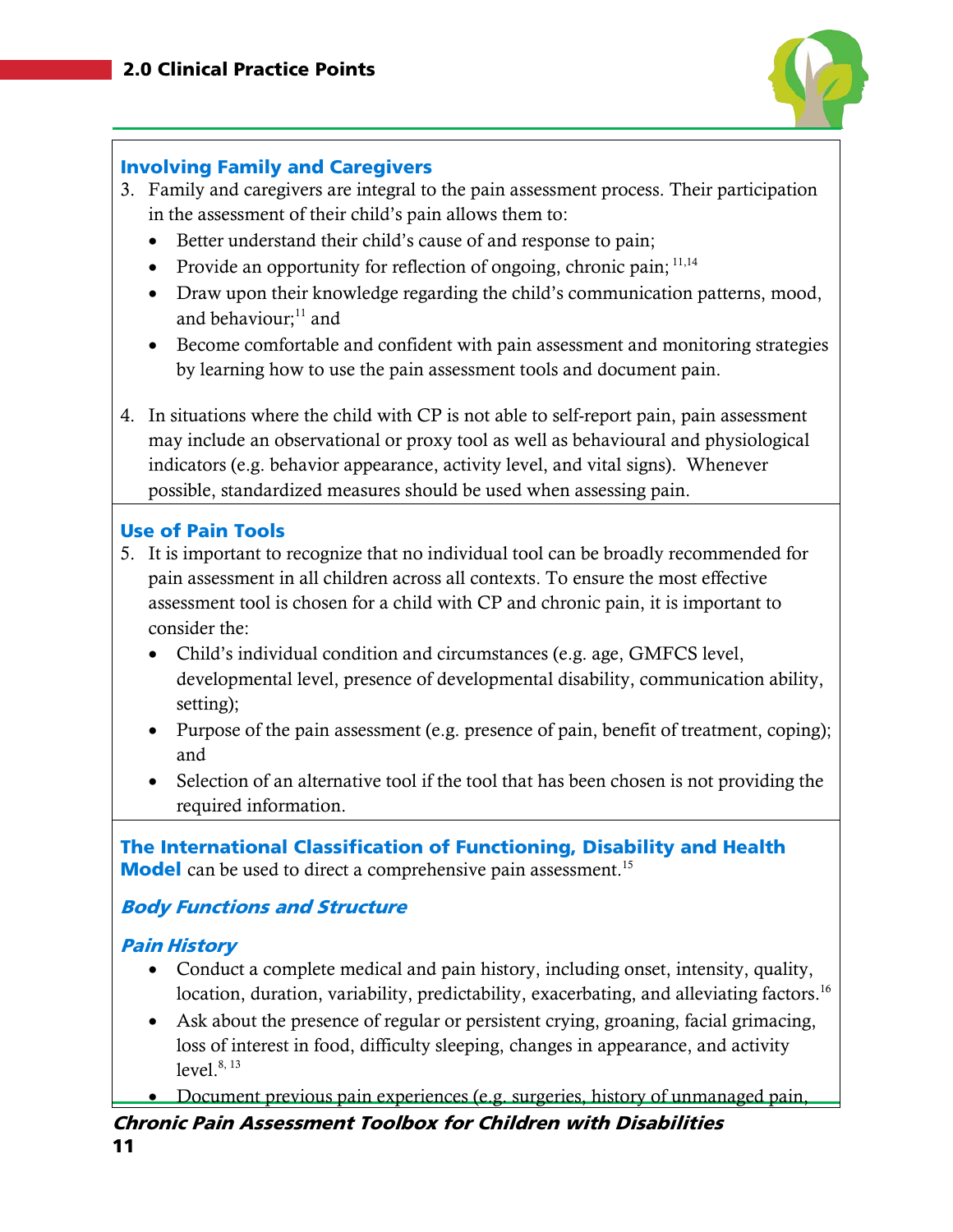

painful procedures during previous hospitalization) and identify any past or current treatments for pain and associated timelines (e.g. use of medication for >72 hours), level of effectiveness, and any adverse effects. $1, 8$  $1, 8$ 

#### Pain Evaluation

- Basic vital signs and growth parameters should be obtained during at least the first evaluation. Additional symptoms such as motor (e.g. increased tone, muscle spasms), sensory (e.g. changes in heart rate, blood pressure, respiratory rate) and autonomic changes (e.g. numbness, hyperesthesia) as measures of pain should be noted[.17](#page-16-2)
- Include an observation of the child's general appearance, posture, gait, and cognitive state with the focus on, but not limited to the affected area.<sup>16, [18](#page-16-3)</sup> Note muscle spasms, trigger points, and areas of somatic sensitivity to touch and functional range of motion.<sup>18, [19](#page-16-4)</sup> Serial examinations may be required.<sup>16</sup>

#### General Medical History

Conduct a general medical history by including documentation of primary and secondary diagnosis, past medical history, allergies/sensitivities, risk factors (e.g. airways stability, disease process), medications, review of systems, and impact of interventions (medication, therapy, procedures).<sup>17, [20](#page-16-5)</sup>

#### Activity and Participation

• Assess the impact of pain on daily life activities: sleep, eating, school, social and physical activities, and family and peer interaction.<sup>8, [16](#page-16-1)</sup>

## Environmental Factors

- Engage parents and caregivers to better understand the cause and response to the child's pain.<sup>11, [14](#page-15-8)</sup>
- Review past pain problems and pain experiences, as well as, current treatments (e.g. medications, home remedies, alternative treatments) with parents and caregivers.<sup>16, [18](#page-16-3)</sup>
- Assess environmental factors that may impact the child's pain experience (e.g. school environment, home environment, extracurricular activities).

#### Personal Factors

- Consider the individual's developmental stage (i.e. chronological vs. mental age).
- Consider that language, ethnic, and cultural factors may influence the expression and assessment of pain.<sup>7</sup>
- Assess the child's emotional functioning, coping responses to stress and pain, and the ability to talk about pain.<sup>7, [16](#page-16-1)</sup>
- Include information about the presence of psychological symptoms (e.g. anxiety, fears, depression or anger), psychiatric disorders, and personality traits/states.<sup>17[21](#page-16-6)</sup>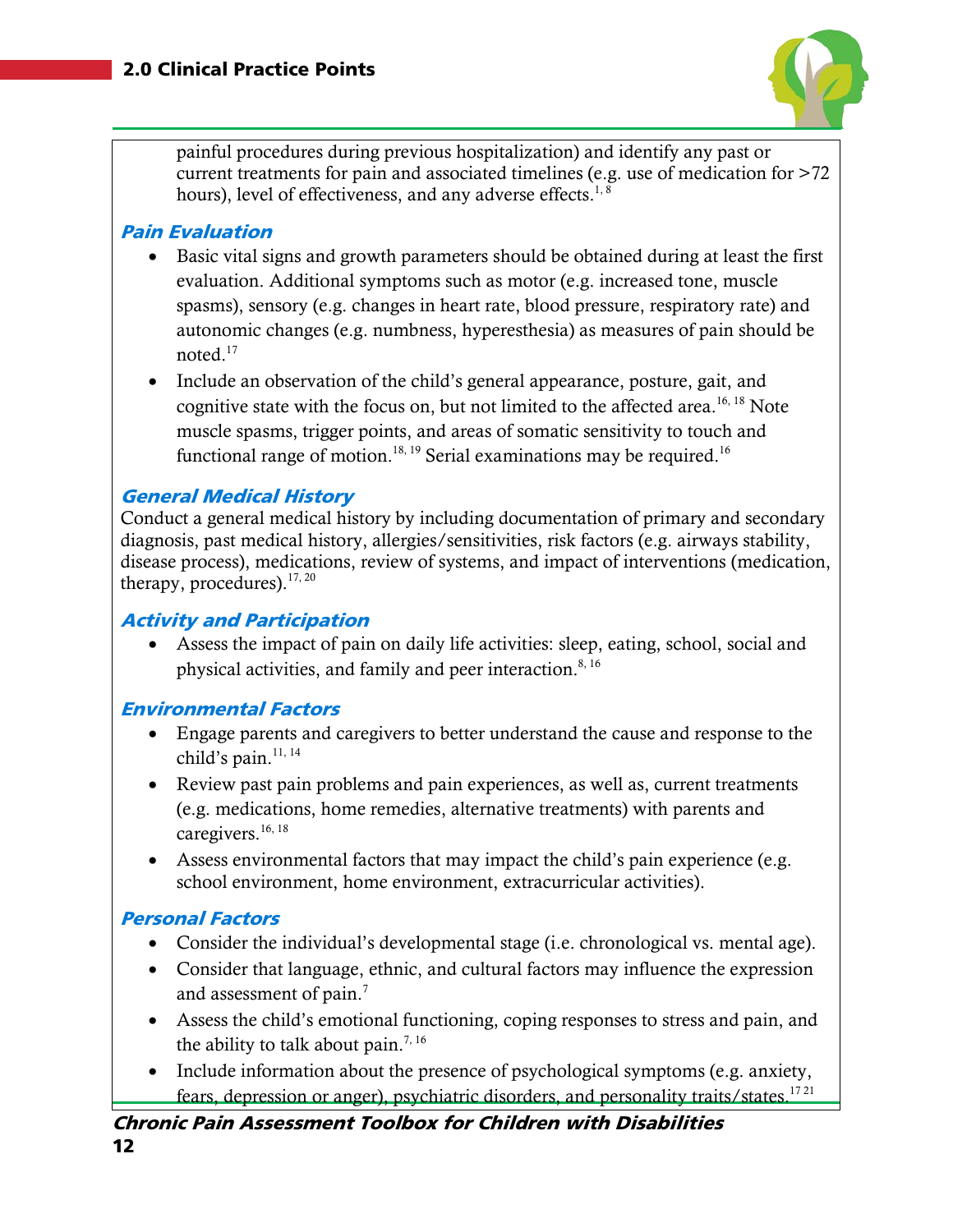

<span id="page-12-0"></span>

| <b>Section 2: Pain Reassessment</b>                                                                                                                                                                                                                                                                                                                                                                                                                                                                                                                                                                                                                                                                                                                                                                                                                                                                                                                                                                                                                   |                        |
|-------------------------------------------------------------------------------------------------------------------------------------------------------------------------------------------------------------------------------------------------------------------------------------------------------------------------------------------------------------------------------------------------------------------------------------------------------------------------------------------------------------------------------------------------------------------------------------------------------------------------------------------------------------------------------------------------------------------------------------------------------------------------------------------------------------------------------------------------------------------------------------------------------------------------------------------------------------------------------------------------------------------------------------------------------|------------------------|
| Registered Nurses' Association of Ontario Recommendation <sup>1</sup>                                                                                                                                                                                                                                                                                                                                                                                                                                                                                                                                                                                                                                                                                                                                                                                                                                                                                                                                                                                 | <b>Evidence Rating</b> |
| Recommendation $4.11$<br>Reassess the person's response to the pain management interventions<br>consistently using the same re-evaluation tool. The frequency of<br>reassessments will be determined by:<br>presence of pain;<br>$\bullet$<br>pain intensity;<br>stability of the person's medical condition;<br>type of pain e.g. acute versus persistent; and<br>practice setting.                                                                                                                                                                                                                                                                                                                                                                                                                                                                                                                                                                                                                                                                  | IIb                    |
| Recommendation $3.3^1$<br>Teach the person, their family and caregivers about the pain<br>management strategies in their plan of care and address known<br>concerns and misbeliefs.                                                                                                                                                                                                                                                                                                                                                                                                                                                                                                                                                                                                                                                                                                                                                                                                                                                                   | Ib                     |
| Holland Bloorview Cerebral Palsy and Chronic Pain: Practice Points                                                                                                                                                                                                                                                                                                                                                                                                                                                                                                                                                                                                                                                                                                                                                                                                                                                                                                                                                                                    |                        |
| <b>Reassess Pain</b><br>Ongoing pain assessment is an integral component of comprehensive pain management<br>1.<br>strategy for children with CP. <sup>8, 19</sup><br>2. When re-examining the child, be aware of alternative organic causes of pain (e.g. dental<br>pain, pressure ulcers) or psychological (e.g. stress) or psychiatric comorbidities (e.g.<br>depression, anxiety). $^{22}$ As part of pain reassessment, consider repeating the components<br>of section 1b, practice point 5 (where necessary) and additionally review the:<br>Effects of pain on activities of daily living (ADLs), sleep, and mood;<br>$\bullet$<br>Adverse effects of medications for pain treatment (e.g., nausea, constipation);<br>$\bullet$<br>Level of sedation; and<br>Strategies used to relieve pain, both pharmacological, and non-pharmacological. <sup>1</sup><br>3. If a child has persistent pain despite the clinician's best efforts to relieve it, involve an<br>inter-professional team to consult on alternative pain reduction strategies. |                        |
| <b>Involve Family and Caregivers</b><br>4. Provide instructions to the child, their family and caregivers on:<br>How to use a pain log or diary (provide a tool); and<br>٠<br>How to communicate unrelieved pain to their clinician and support them in efforts to<br>$\bullet$<br>advocate for themselves or for their child. <sup>1</sup>                                                                                                                                                                                                                                                                                                                                                                                                                                                                                                                                                                                                                                                                                                           |                        |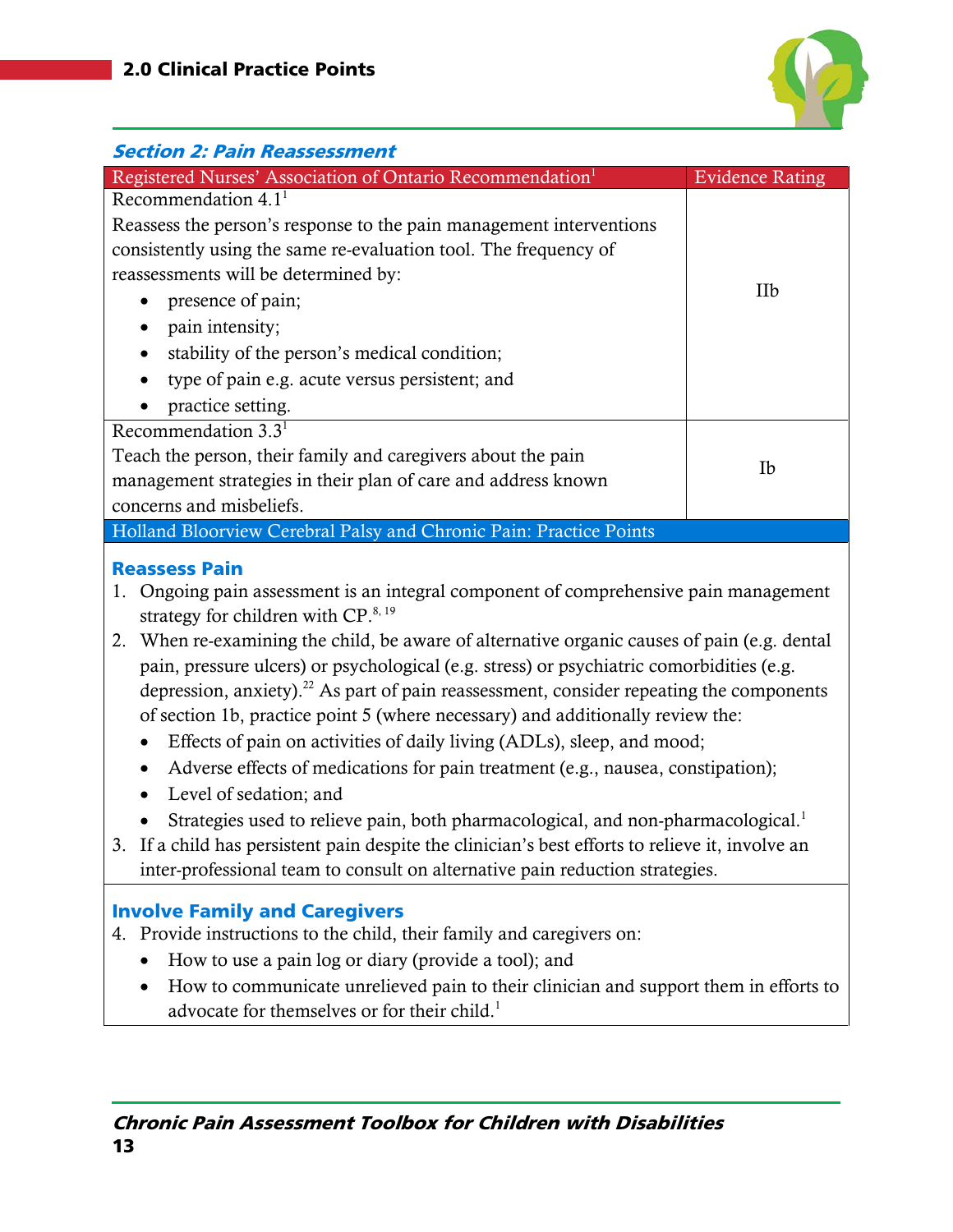

# <span id="page-13-0"></span>Section 3: Documenting Pain

| Registered Nurses' Association of Ontario Recommendation <sup>1</sup>                      | <b>Evidence Rating</b> |  |
|--------------------------------------------------------------------------------------------|------------------------|--|
| Recommendation $4.21$                                                                      |                        |  |
| Communicate and document the person's responses to the pain                                | IIb                    |  |
| management plan.                                                                           |                        |  |
| Recommendation $1.51$                                                                      |                        |  |
| Document the person's pain characteristics.                                                | Пa                     |  |
| Holland Bloorview Cerebral Palsy and Chronic Pain: Practice Points                         |                        |  |
| 1. Document the comprehensive pain assessment including pain history, evaluation, and      |                        |  |
| the impact of the pain on the child and their parent, caregiver and family. Communicate    |                        |  |
| the following information to the members of the inter-professional team:                   |                        |  |
| Parameters of pain obtained through the use of a structured assessment tool;               |                        |  |
| Relief or lack of relief obtained from treatment methods and related adverse effects;      |                        |  |
| and                                                                                        |                        |  |
| Child, family or caregiver's goals for pain treatment and the effect of pain on the        |                        |  |
| child. <sup>1</sup>                                                                        |                        |  |
| 2. Document the pain assessment tool(s) used effectively to capture the child's experience |                        |  |
| of pain so that there is consistency within the inter-professional team when assessing and |                        |  |
| reassessing pain.                                                                          |                        |  |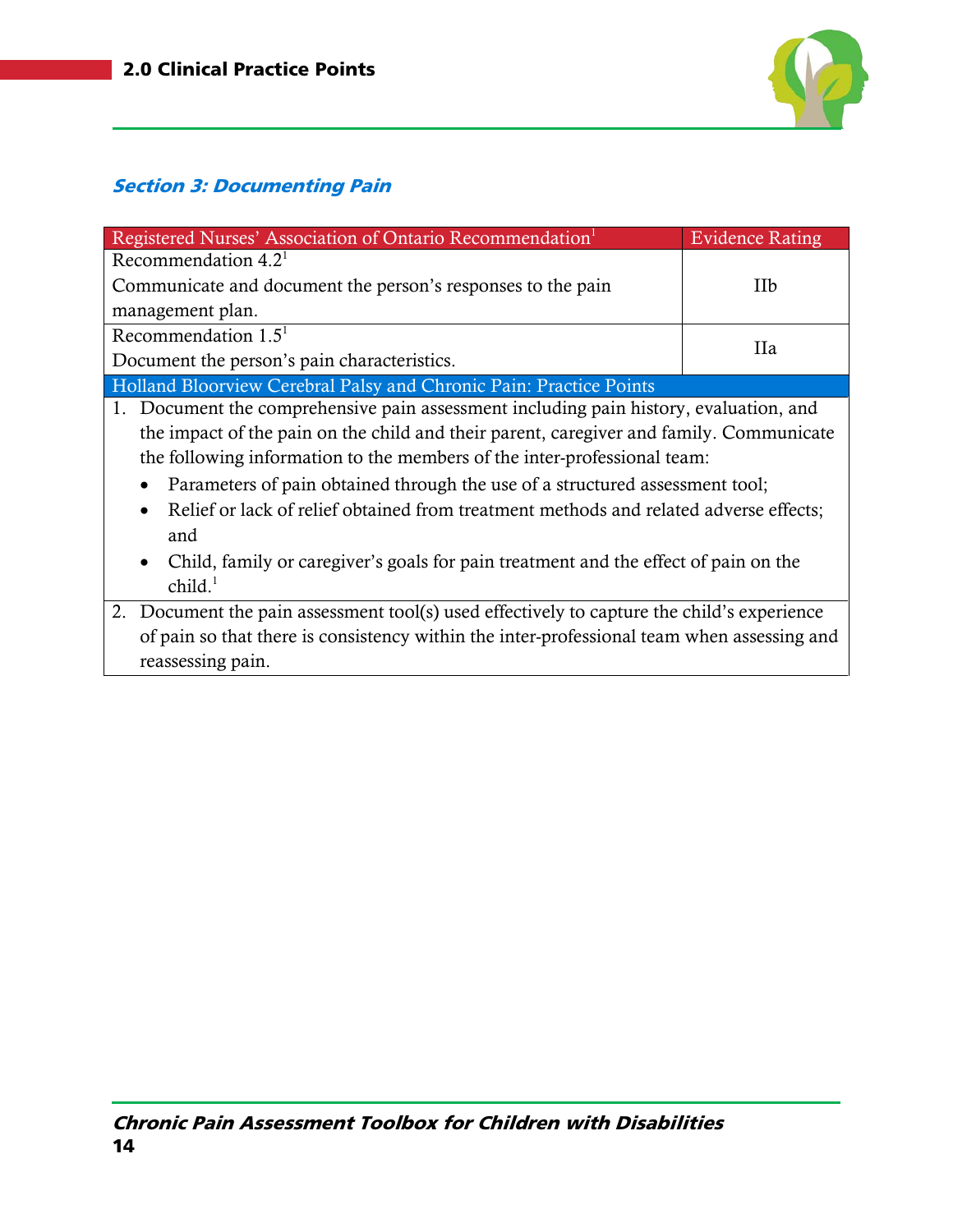

### Index

#### <span id="page-14-0"></span>Interpretation of Evidence: Levels of Evidence

The following table presents the level of evidence and corresponding rationale, adapted by the Registered Nurses' Association of Ontario and displayed within the Assessment and Manage of Pain, Third Edition<sup>1</sup> (page 11).

| Level of<br>Evidence | Rationale                                                                                                                                        |
|----------------------|--------------------------------------------------------------------------------------------------------------------------------------------------|
| Ia                   | Evidence obtained from meta-analysis or systematic reviews of randomized<br>controlled trials.                                                   |
| Ib                   | Evidence obtained from at least one randomized controlled trial.                                                                                 |
| IIa                  | Evidence obtained from at least one well-designed controlled study without<br>randomization.                                                     |
| <b>IIb</b>           | Evidence obtained from at least one other type of well-designed quasi-<br>experimental study without randomization.                              |
| III                  | Evidence obtained from well-designed non-experimental descriptive studies,<br>such as comparative studies, correlation studies and case studies. |
| IV                   | Evidence obtained from expert committee reports or opinions and/or clinical<br>experience of respected authorities.                              |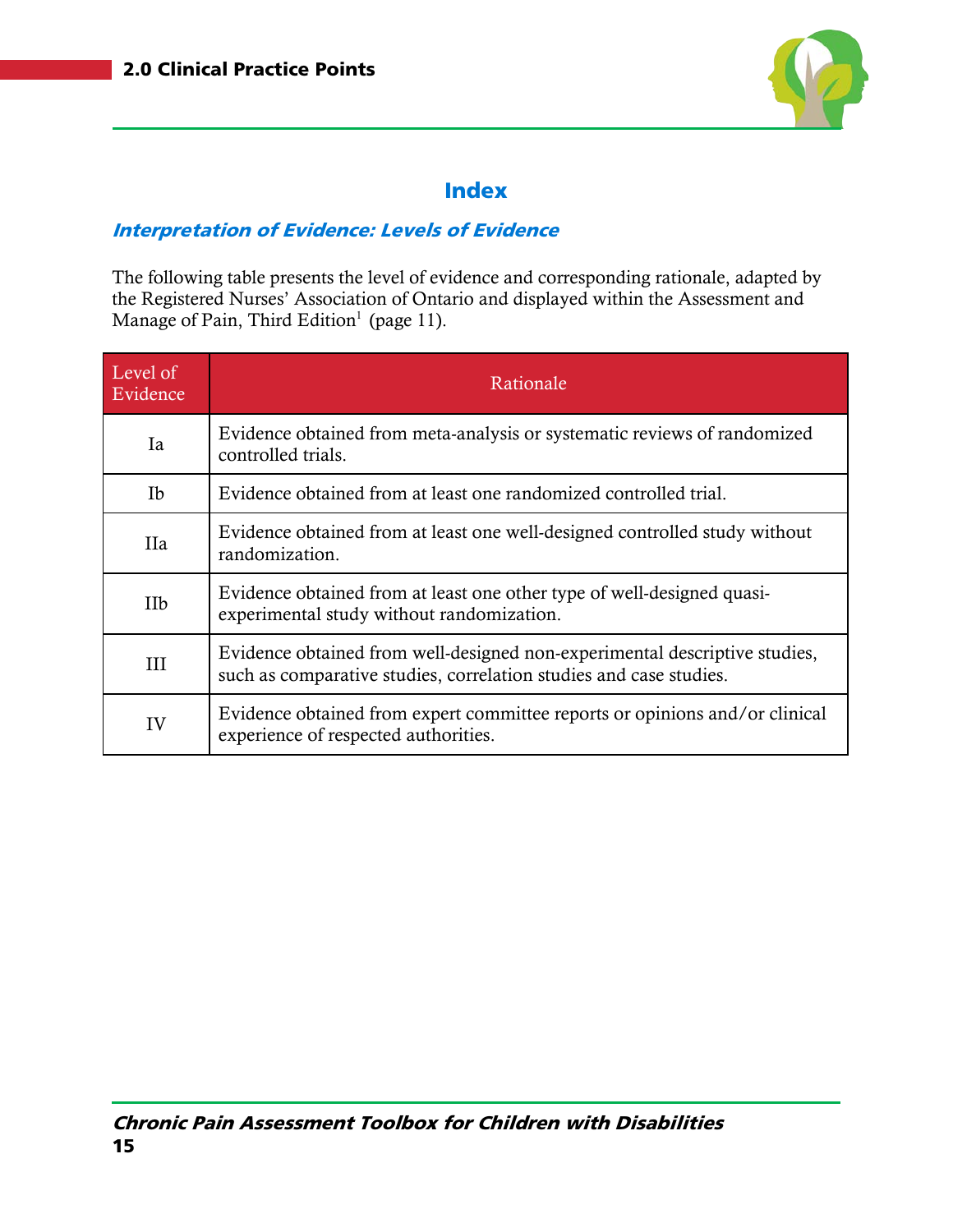

### **References**

- <span id="page-15-0"></span>1. Registered Nurses' Association of Ontario. (2013). Assessment and Management of Pain (Third Edition), *Registered Nurses' Association of Ontario.*
- <span id="page-15-1"></span>2. Parkinson, K.N., Dickinson, H.O., Arnaud, C., Lyons, A., Colver, A., and Group, S. (2013). Pain in young people aged 13 to 17 years with cerebral palsy: Cross-sectional, multicentre European study*. Archives of Disease in Childhood*, *98*(6): 434-440.
- <span id="page-15-2"></span>3. Penner, M., Xie, W.Y., Binepal, N., Switzer, L., and Fehlings, D. (2013). Characteristics of pain in children and youth with cerebral palsy*. Pediatrics*, *132*(2): e407 e413.
- 4. Hadden, K.L. and Von Bayer, C.L. (2002). Pain in children with cerebral palsy: Common triggers and expressive behaviours*. Pain 99*: 281-288.
- 5. Chen-Lim, M.L., Zarnowsky, C., Green, R., Shaffer, S., Holtzer, B., and Ely, E. (2012). Optimizing the assessment of pain in children who are cognitively impaired through the quality improvement process*. Journal of Pediatric Nursing*, *27*(6): 750-9.
- 6. Oberlander, T.F., O'donnell, M.E., and Montgomery, C.J. (1999). Pain in children with significant neurological impairment*. Developmental and Behavioural Pediatrics*, *20*(4): 235- 243.
- <span id="page-15-3"></span>7. Royan College of Nursing. (2009). The recognition and assessment of acute pain in children, in *Improving Practice: Improving Care. Clinical Practic Guidelines.* , Royal College of Nursing: London, UK.
- <span id="page-15-9"></span>8. Winnipeg Regional Health Authority. (2008). Clinical Practice Guideline: Pain Assessment and Management: Winnipeg, Manitoba.
- 9. American Pain Society Quality of Care Committee. (1995). Quality Improvement Guidelines for the Treatment of Acute Pain and Cancer Pain, American Pain Society Quality of Care Committee.
- <span id="page-15-4"></span>10. Herr, K., Bjoro, K., and Decker, S. (2006). Tools for assessment of pain in nonverbal older adults with dementia: a state-of-the-science review*. Journal of Pain and Symptom Management*, *31*(2): 170-92.
- <span id="page-15-5"></span>11. Stallard, P., Williams, L., Lenton, S., and Velleman, R. (2000). Pain in cognitively impaired, non-communicating children*. Archives of Disease in Childhood*, *85*: 460-462.
- <span id="page-15-6"></span>12. Ishizaki, Y., Yasujima, H., Takenaka, Y., Shimada, A., Murakami, K., Fukai, Y., Inouwe, N., Oka, T., Maru, M., Wakako, R., Shirakawa, M., Fujita, M., Fujii, Y., Uchida, Y., Ogimi, Y., Kambara, Y., Nagai, A., Nakao, R., Tanaka, H., and Japanese Society of Psychosomatic, P. (2012). Japanese clinical guidelines for chronic pain in children and adolescents*. Pediatrics International*, *54*(1): 1-7.
- <span id="page-15-7"></span>13. Temple, B., Dube, C., Mcmillan, D., Secco, L., Kepron, E., Dittberner, L., Ediger, J., and Vipond, G. (2012). Pain in people with developmental disabilities: A scoping review*. Journal on Developmental Disabilities*, *18*(1): 73-86.
- <span id="page-15-8"></span>14. Carter, B., Mcarthur, E., and Cunliffe, M. (2002). Dealing with uncertainty: Parental assessment of pain in their children with profound special needs*. Journal of Advanced Nursing*, *38*(5): 449-457.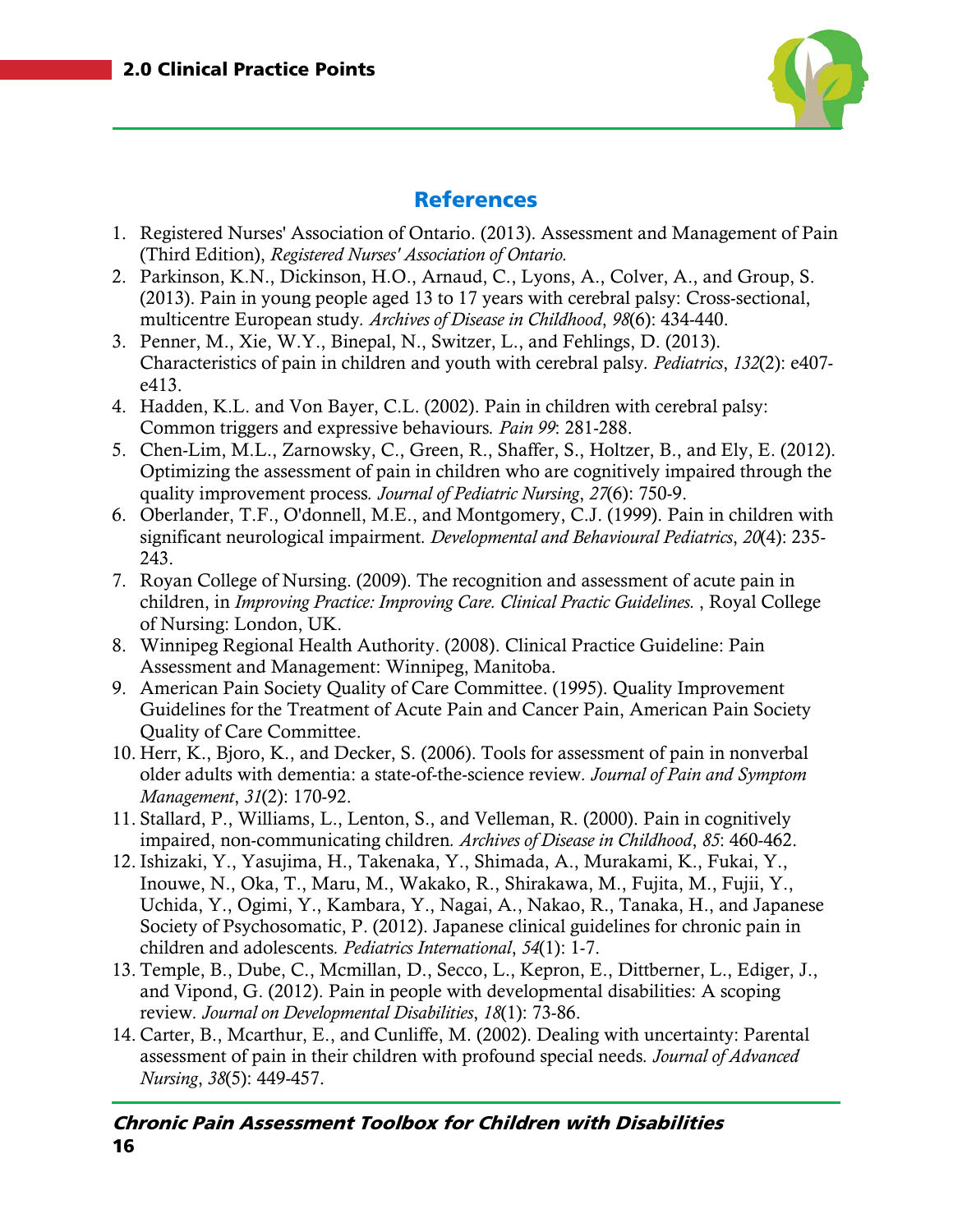

- <span id="page-16-0"></span>15. World Health Organization. (2001). Towards a Common Language for Functioning, Disability and Health, ICF, Editor, World Health Organization: Geneva.
- <span id="page-16-1"></span>16. Eccleston, C., Goldschneider, K., Larkin, K., Sethna, N., Schechter, N., and Turner, H. (2012). Assessment and Management of Children with Chronic Pain: A Position Statement from the American Pain Society. , A.P. Society, Editor.
- <span id="page-16-2"></span>17. Rosenquist, R., Benzon, H.T., Connis, R.T., De Leon-Casasola, O.A., Glass, D., Korevaar, W.C., Mekhail, N.A., Merrill, D.G., Nickinovich, D.G., Rathmell, J.P., Nai-Mei Sang, C., and Simon, D.L. (2010). Practice guidelines for chronic pain management*. Anesthesiology*, *112*(4): 810-833.
- <span id="page-16-3"></span>18. Daabiss, M. (2008). Management of chronic pain conditions in pediatric populations*. Internet Journal of Health*, *7*(1).
- <span id="page-16-4"></span>19. Wahlstrom, J. (2004). Ask the expert: The child with chronic pain*. Journal for Specialists in Pediatric Nursing*, *9*(4): 135-138.
- <span id="page-16-5"></span>20. Pediatric Pain Committee. (2009). Pediatic Pain Reference Cards, University of Rochester.
- <span id="page-16-6"></span>21. Mcgrath, P.J., Walco, G.A., Turk, D.C., Dworkin, R.H., Brown, M.T., Davidson, K., Eccleston, C., Finley, G.A., Goldschneider, K., Haverkos, L., Hertz, S.H., Ljungman, G., Palermo, T., Rappaport, B.A., Rhodes, T., Schechter, N., Scott, J., Sethna, N., Svensson, O.K., Stinson, J., Von Baeyer, C.L., Walker, L., Weisman, S., White, R.E., Zajicek, A., and Zeltzer, L. (2008). Core outcome domains and measures for pediatric acute and chronic/recurrent pain clinical trials: PedIMMPACT recommendations*. Pain*, *9*(9): 771-83.
- <span id="page-16-7"></span>22. Ramstad, K., Jahnsen, R., Skjeldal, O.H., and Diseth, T.H. (2011). Characteristics and impact of recurrent musculoskeletal pain in cerebral palsy*. Developmental Medicine and Child Neurology*, *53*: 63-64.